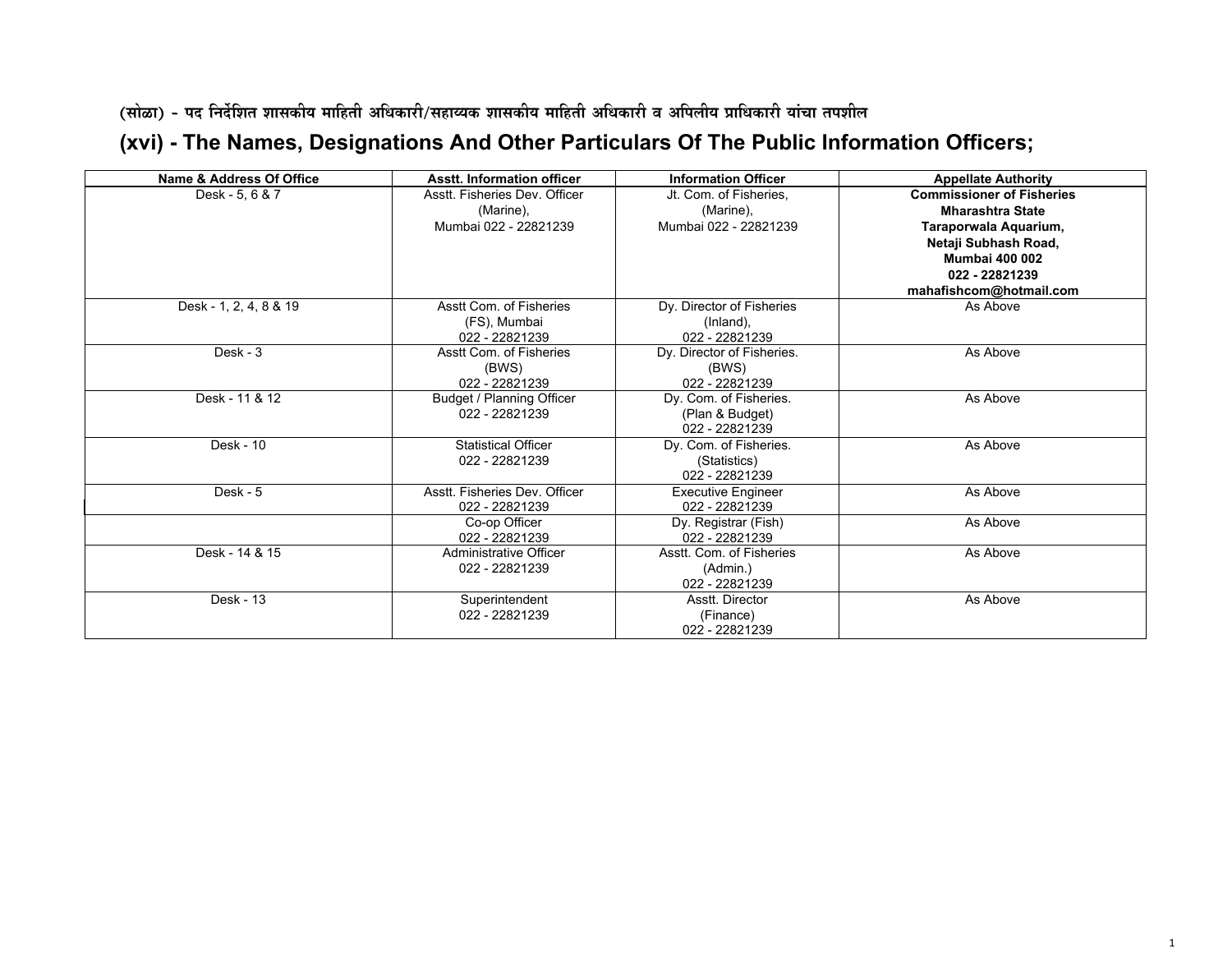| Name & Address Of Office     | <b>Asstt. Information officer</b> | <b>Information Officer</b>  | <b>Appellate Authority</b>       |
|------------------------------|-----------------------------------|-----------------------------|----------------------------------|
| Reg. Dy. Com. of Fisheries,  | <b>Administrative Officer</b>     | Reg. Dy. Com. of Fisheries, | <b>Commissioner of Fisheries</b> |
| Mumbai                       | Mumbai                            | Mumbai                      | Mharashtra State                 |
| New Administrative Bldg.,    | 022 - 26553279                    | 022 - 26553279              | Taraporwala Aquarium,            |
| 2nd Floor                    |                                   |                             | Netaji Subhash Road,             |
| Near Chetana College,        |                                   |                             | Mumbai 400 002                   |
| Bandra (E), Mumbai.          |                                   |                             | 022 - 22821239                   |
| rdcfishkokan@yahoo.com       |                                   |                             |                                  |
| Asstt. Com. Fisheries,       | Fisheries Dev. Officer            | Asstt. Com. of Fisheries.   | Reg. Dy. Com. of Fisheries       |
| Mumbai Shahar                | Mumbai Shahar                     | Mumbai Shahar               | Mumbai                           |
| New Administrative Bldg.,    | 022 - 26551996                    | 022 - 26551996              | New Administrative Bldg.,        |
| 7th Floor                    |                                   |                             | 2nd Floor                        |
| Near Chetana College,        |                                   |                             | Near Chetana College,            |
| Bandra (E), Mumbai.          |                                   |                             | Bandra (E), Mumbai.              |
| acf.mumbai@yahoo.com         |                                   |                             |                                  |
| Asstt. Com.Fisheries.        | Fisheries Dev. Officer            | Asstt. Com.of Fisheries.    | As Above                         |
| Mumbai Upanagar              | Mumbai Upnagar                    | Mumbai Upnagar              |                                  |
| New Administrative Bldg.,    | 022 - 26551996                    | 022 - 26551996              |                                  |
| 7th Floor                    |                                   |                             |                                  |
| Near Chetana College,        |                                   |                             |                                  |
| Bandra (E), Mumbai.          |                                   |                             |                                  |
| acf.mumbai@yahoo.com         |                                   |                             |                                  |
| Fisheries Training Officer,  | Sr. Clerk                         | Fisheries Training Officer, | As Above                         |
| Varsova, Tal. Andheri,       |                                   |                             |                                  |
| Dist. Mumbai Suburban        |                                   |                             |                                  |
| Asstt. Com. of Fisheries.    | Fisheries Dev. Officer            | Asstt. Com. of Fisheries,   | As Above                         |
| Thane-Palaghar               | Thane-Palaghar                    | Thane-Palaghar              |                                  |
| Kuldeep Arcade, First Flr.   | 02525 - 252215                    |                             |                                  |
| Near Nawli Railway Crossing, |                                   |                             |                                  |
| Lokmanya Nagar,              |                                   |                             |                                  |
| Palghar (W) Dist. Thana.     |                                   |                             |                                  |
| acfthanepalghar@yahoo.com    |                                   |                             |                                  |
| Fisheries Training Officer,  |                                   | Fisheries Training Officer, | As Above                         |
| Vasai                        |                                   | Vasai                       |                                  |
| Vasai, Dist. Thane.          |                                   |                             |                                  |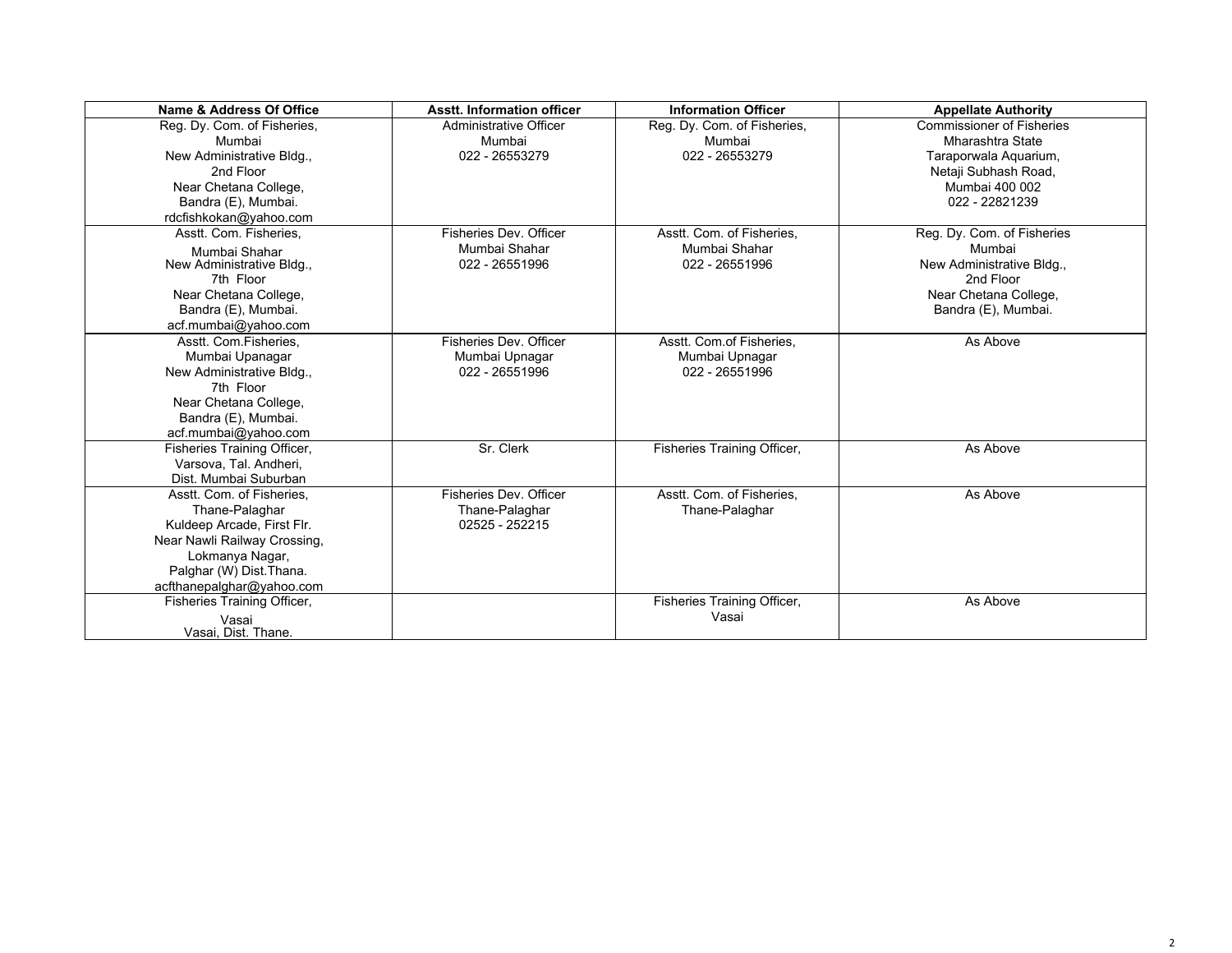| Name & Address Of Office                | <b>Asstt. Information officer</b> | <b>Information Officer</b>   | <b>Appellate Authority</b> |
|-----------------------------------------|-----------------------------------|------------------------------|----------------------------|
| Fisheries Training Officer,             |                                   | Fisheries Training Officer,  | As Above                   |
| Satapati                                |                                   |                              |                            |
| Satapati, Tal. Palghar, Dist. Thane     |                                   | Satpati                      |                            |
| Project Manager,                        | Fisheries Dev. Officer            | Project Manager              | As Above                   |
| Inland Prawn Seed Production Unit.      | Dapchari                          | Inland Prawn Seed Prod, Unit |                            |
| Dapacheri, Tal Dahanu, Dist Thane       | 02121-299135                      | Dapchari                     |                            |
| Fisheries Dev. Officer.                 | Asstt. Fisheries Dev. Officer,    | Fisheries Dev. Officer.      | As Above                   |
| Prawn Hatchery Badapokharan             | Badapokharan                      | Badapokharan                 |                            |
| Badapokhran, Post Tadiyale, Dist. Thane |                                   | 02525-252215                 |                            |
| Asstt. Com. of Fisheries.               | Fisheries Dev. Officer            | Asstt. Com. of Fisheries,    | As Above                   |
| Raigad Alibag                           | Alibag                            | Raigad                       |                            |
| Ashoka Complex, 2nd floor,              |                                   |                              |                            |
| Alibag Rewas Road,                      |                                   |                              |                            |
| At. Pt. Tal. Alibag, Dist. Raigad       |                                   |                              |                            |
| acf.raigad@gmail.com                    |                                   |                              |                            |
| Fisheries Training Officer,             |                                   | Fisheries Training Officer,  | As Above                   |
| Alibag                                  |                                   | Alibag                       |                            |
| Ice Fartory Bldg., Near Custom Office,  |                                   |                              |                            |
| At. Pt. Tal. Alibag, Dist. Raigad       |                                   |                              |                            |
| Asstt. Com. of Fisheries.               | Fisheries Dev. Officer            | Asstt. Com. of Fisheries,    | As Above                   |
| Ratnagiri                               | Ratnagiri                         | Ratnagiri                    |                            |
| Partavane, Near Mirya Highway,          |                                   |                              |                            |
| Behind Dr. Palkar Hospital,             |                                   |                              |                            |
| Tal. Dist. Ratnagiri.                   |                                   |                              |                            |
| acffishrtn@rediffmail.com               |                                   |                              |                            |
| Fisheries Training Officer,             |                                   | Fisheries Training Officer,  | As Above                   |
| Ratnagiri                               |                                   | Ratnagiri                    |                            |
| Petha Killa, Tal. Dist. Ratnagiri.      |                                   |                              |                            |
| Fisheries Dev. Officer,                 |                                   | Fisheries Dev. Officer,      | As Above                   |
| Mirkarwada                              |                                   | Mirkarwada                   |                            |
| Mirkarwada, Ratnagiri                   |                                   |                              |                            |
| Asstt. Com. of Fisheries,               | Fisheries Dev. Officer            | Asstt. Com. of Fisheries.    | As Above                   |
| Sindhudurg                              | Sindhudurga                       | Sindhudurga                  |                            |
| Somwar Peth, Near Old Post Office,      |                                   |                              |                            |
| Tal. Dist. Malwan                       |                                   |                              |                            |
| acfsndg@bsnl.in                         |                                   |                              |                            |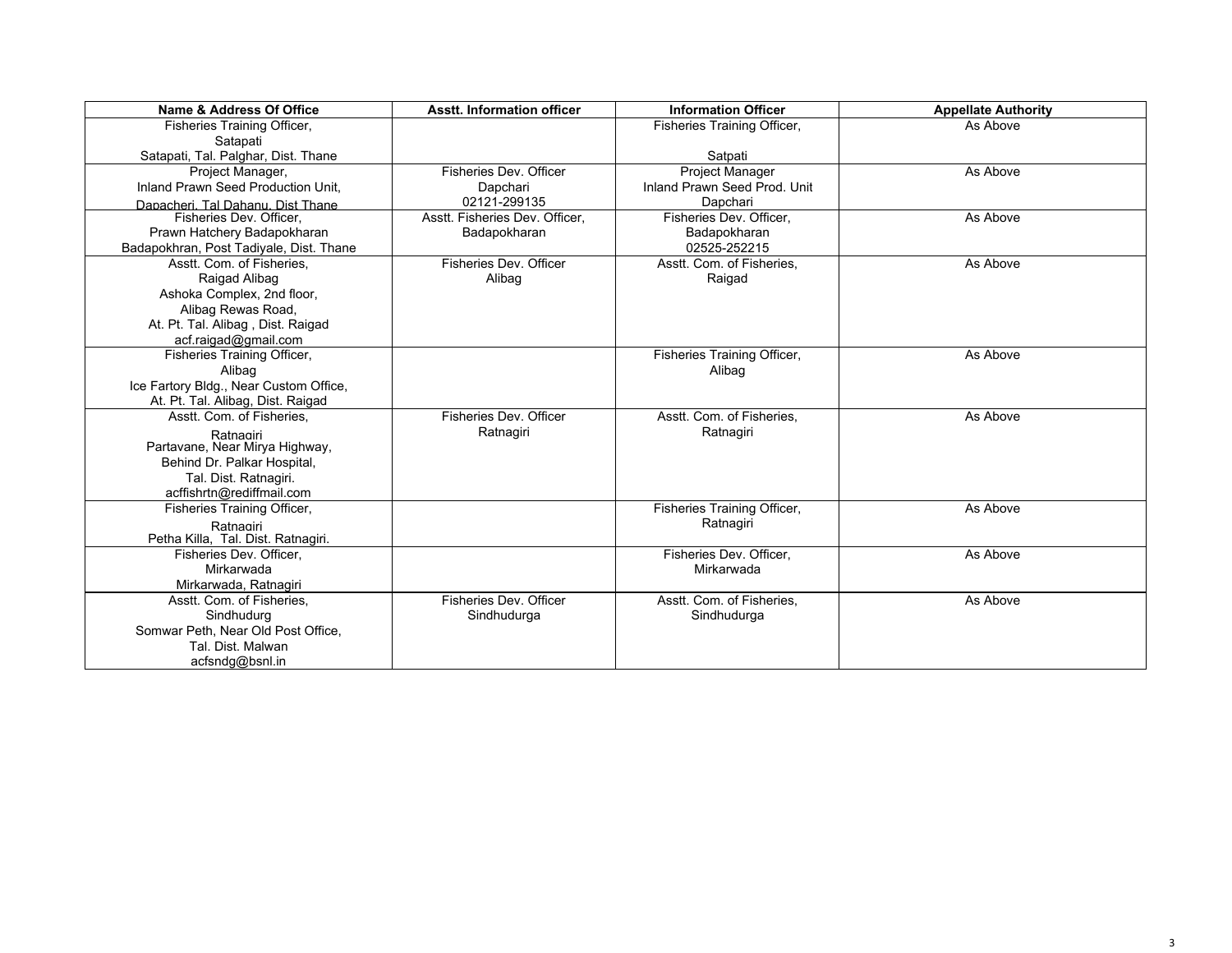| Name & Address Of Office                    | <b>Asstt. Information officer</b> | <b>Information Officer</b>  | <b>Appellate Authority</b>       |
|---------------------------------------------|-----------------------------------|-----------------------------|----------------------------------|
| Fisheries Training Officer,                 |                                   | Fisheries Training Officer, | As Above                         |
| Sindhudurg                                  |                                   | Sindhudurg                  |                                  |
| Tal. Dist. Malwan                           |                                   |                             |                                  |
| Reg. Dy. Com. of Fish.,                     | Administrative Officer,           | Reg. Dy. Com. of Fish.,     | <b>Commissioner of Fisheries</b> |
| Pune                                        | Pune                              | Pune                        | <b>Mharashtra State</b>          |
| 873-Sadashiv Sadan.                         |                                   |                             | Taraporwala Aquarium,            |
| Bhandarkar Road, Opp. Sane Dairy,           |                                   |                             | Netaji Subhash Road,             |
| Deccan Gymkhana.                            |                                   |                             | Mumbai 400 002                   |
| Pune - 411 004                              |                                   |                             | 022 - 22821239                   |
| Asstt. Com. of Fisheries,                   | Fisheries Dev. Officer,           | Asstt. Com. of Fisheries.   | Reg. Dy. Com. of Fish.           |
| Pune                                        |                                   | Pune                        | Pune                             |
| 873-Sadashiv Sadan.                         |                                   |                             | 873-Sadashiv Sadan.              |
| Bhandarkar Road.                            |                                   |                             | Bhandarkar Road.                 |
| Opp. Sane Dairy,                            |                                   |                             | Opp. Sane Dairy,                 |
| Deccan Gymkhana,                            |                                   |                             | Deccan Gymkhana,                 |
| Pune - 411 004                              |                                   |                             | Pune - 411 004.                  |
| Asstt. Comm.of Fisheries,                   | Fisheries Dev. Officer,           | Asstt. Com. of Fisheries,   | As Above                         |
| Satara                                      | Satara                            | Satara                      |                                  |
| Zilla Parishad extension building,          |                                   |                             |                                  |
| Satara - 415001                             |                                   |                             |                                  |
| Asstt. Com. of Fisheries.                   | Fisheries Dev. Officer,           | Asstt. Com. of Fisheries.   | As Above                         |
| Sangali                                     | Sangali                           | Sangali                     |                                  |
| Sagare building, South Shivaji Nagar,       |                                   |                             |                                  |
| Near Khadilkar Hospital,                    |                                   |                             |                                  |
| Near Mali Cenema.                           |                                   |                             |                                  |
| Sangali - 416416                            |                                   |                             |                                  |
| Asstt. Com. of Fisheries,                   | Fisheries Dev. Officer.           | Asstt. Com. of Fisheries.   | As Above                         |
| Solapur                                     | Solapur                           | Solapur                     |                                  |
| Central Administrative Building, 2nd floor, |                                   |                             |                                  |
| Solapur - 413003                            |                                   |                             |                                  |
| Asstt. Com. of Fisheries,                   | Fisheries Dev. Officer,           | Asstt. Com. of Fisheries,   | As Above                         |
| Kolhapur                                    | Kolhapur                          | Kolhapur                    |                                  |
| Near DSP Office, Raman Mala,                |                                   |                             |                                  |
| Tal. Dist. Kolhapur                         |                                   |                             |                                  |
| Reg. Dy. Comm. of Fisheries,                | Administrative Officer,           | Reg. Dy. Com. of Fisheries, | <b>Commissioner of Fisheries</b> |
| Nasik                                       | Nasik                             | Nasik                       | <b>Mharashtra State</b>          |
| Old Govt. Ashwini Barac No.13,              |                                   |                             | Taraporwala Aquarium,            |
| Opp. Office of the Com. of Revenue,         |                                   |                             | Netaji Subhash Road,             |
| Nashik Rd. Nashik                           |                                   |                             | Mumbai 400 002                   |
| rddfnasik@dataone.in                        |                                   |                             | 022 - 22821239                   |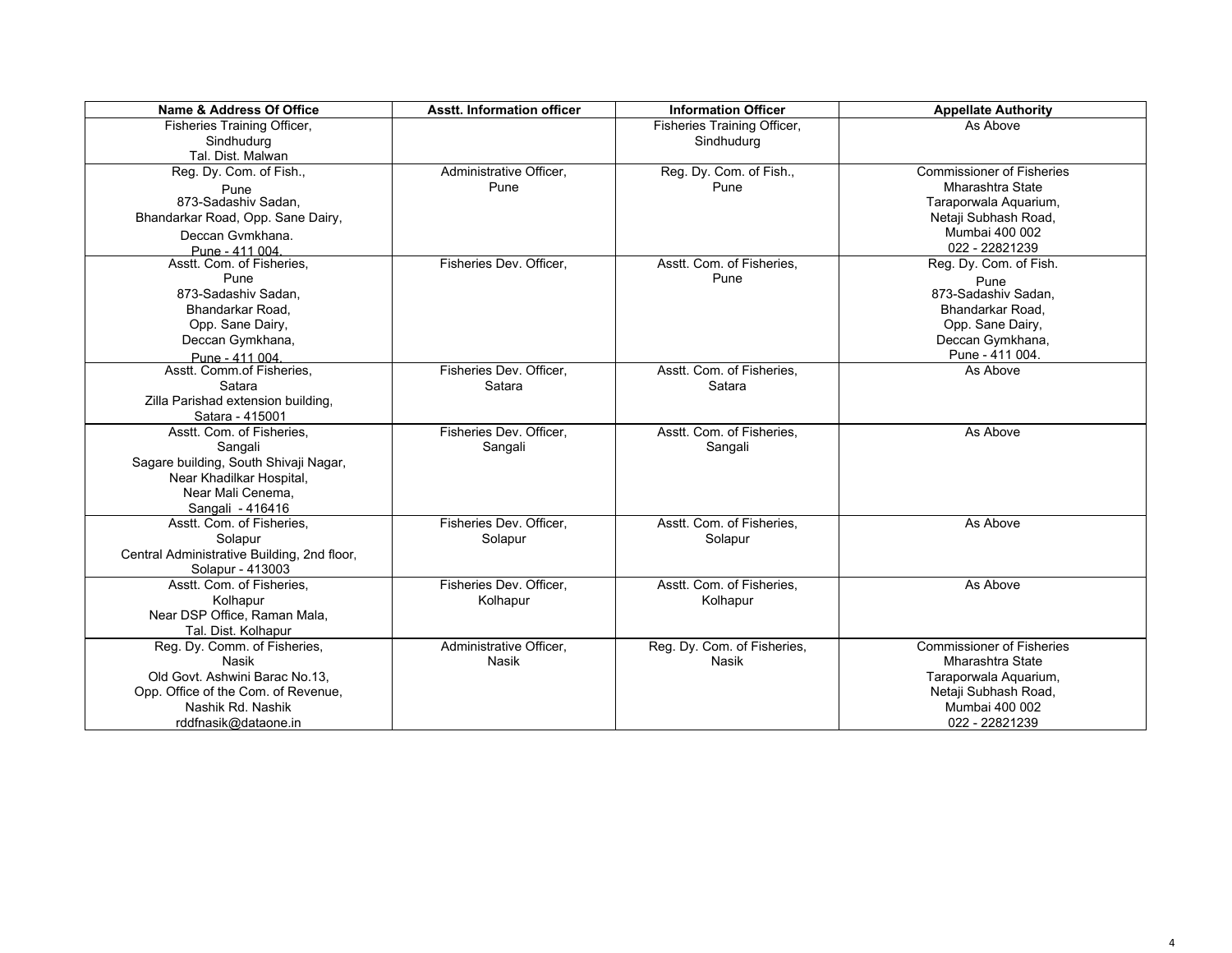| Name & Address Of Office                       | <b>Asstt. Information officer</b> | <b>Information Officer</b> | <b>Appellate Authority</b>          |
|------------------------------------------------|-----------------------------------|----------------------------|-------------------------------------|
| Asstt. Com.of Fisheries.                       | Fisheries Dev. Officer            | Asstt. Com.r of Fisheries. | Reg. Dy. Com of Fisheries           |
| Nasik                                          | <b>Nasik</b>                      | Nasik                      | Nasik                               |
| Old Govt. Ashwini Barac No.13.                 |                                   |                            | Old Govt. Ashwini Barac No.13.      |
| Opp. Office of the Com. of Revenue,            |                                   |                            | Opp. Office of the Com. of Revenue, |
| Nashik Rd. Nashik                              |                                   |                            | Nashik Rd. Nashik                   |
| Asstt. Com. of Fisheries.                      | Fisheries Dev. Officer            | Asstt. Com. of Fisheries,  | As Above                            |
| Jalgaon                                        | Jalgaon                           | Jalgaon                    |                                     |
| Govt ITI boyes hostel,                         |                                   |                            |                                     |
| National High way                              |                                   |                            |                                     |
| Tal. Dist. Jalgaon                             |                                   |                            |                                     |
| Asstt. Com. of Fisheries.                      | Fisheries Dev. Officer            | Asstt. Com. of Fisheries,  | As Above                            |
| <b>Dhule</b>                                   | <b>Dhule</b>                      | <b>Dhule</b>               |                                     |
| 61, Sneha nagar,                               |                                   |                            |                                     |
| Near Khandal Vipra Buvan,                      |                                   |                            |                                     |
| Tal. Dist. Dhule                               |                                   |                            |                                     |
| Asstt. Com. of Fisheries,                      | Fisheries Dev. Officer            | Asstt. Com. of Fisheries,  | As Above                            |
| Nandurbar                                      | Nandurbar                         | Nandurbar                  |                                     |
| 61, Sneha nagar,                               |                                   |                            |                                     |
| Near Khandal Vipra Buvan,                      |                                   |                            |                                     |
| Tal. Dist. Dhule                               |                                   |                            |                                     |
| Asstt. Com. of Fisheries.                      | Fisheries Dev. Officer            | Asstt. Com.of Fisheries.   | As Above                            |
| Ahamadnagar                                    | Ahamadnagar                       | Ahamadnagar                |                                     |
| Parag bilding,                                 |                                   |                            |                                     |
| Near Revenue Canteen, Collector Office,        |                                   |                            |                                     |
| Tal. Dist. Ahamadnagar                         |                                   |                            |                                     |
| Reg. Dy. Com. of Fish                          | Administrative Officer.           | Reg. Dy. Com. of Fish.,    | <b>Commissioner of Fisheries</b>    |
| Aurangabad                                     | Aurangabad                        | Aurangabad                 | <b>Mharashtra State</b>             |
| Collector office Area.                         |                                   |                            | Taraporwala Aquarium,               |
| Behind Fazalpura post office,                  |                                   |                            | Netaji Subhash Road,                |
| Tal. Dist. Aurangabad - 431004                 |                                   |                            | Mumbai 400 002                      |
| leading.patil@gmail.com                        |                                   |                            | 022 - 22821239                      |
| Asstt. Com. of Fisheries,                      | Fisheries Dev. Officer            | Asstt. Com. of Fisheries.  | Reg. Dy. Com. of Fish               |
| Aurangabad                                     | Aurangabad                        | Aurangabad                 | Aurangabad                          |
| Collector office Area.                         |                                   |                            | Collector office Area,              |
| Behind Fazalpura post office,                  |                                   |                            | Behind Fazalpura post office,       |
| Tal. Dist. Aurangabad - 431004                 |                                   |                            | Tal. Dist. Aurangabad - 431004      |
| Asstt. Com. of Fisheries,                      | Fisheries Dev. Officer            | Asstt. Com. of Fisheries,  | As Above                            |
| Jalana                                         | Jalana                            | Jalana                     |                                     |
| Administative building, 2 <sup>nd</sup> floor, |                                   |                            |                                     |
| Tal. Dist. Jalana - 431203                     |                                   |                            |                                     |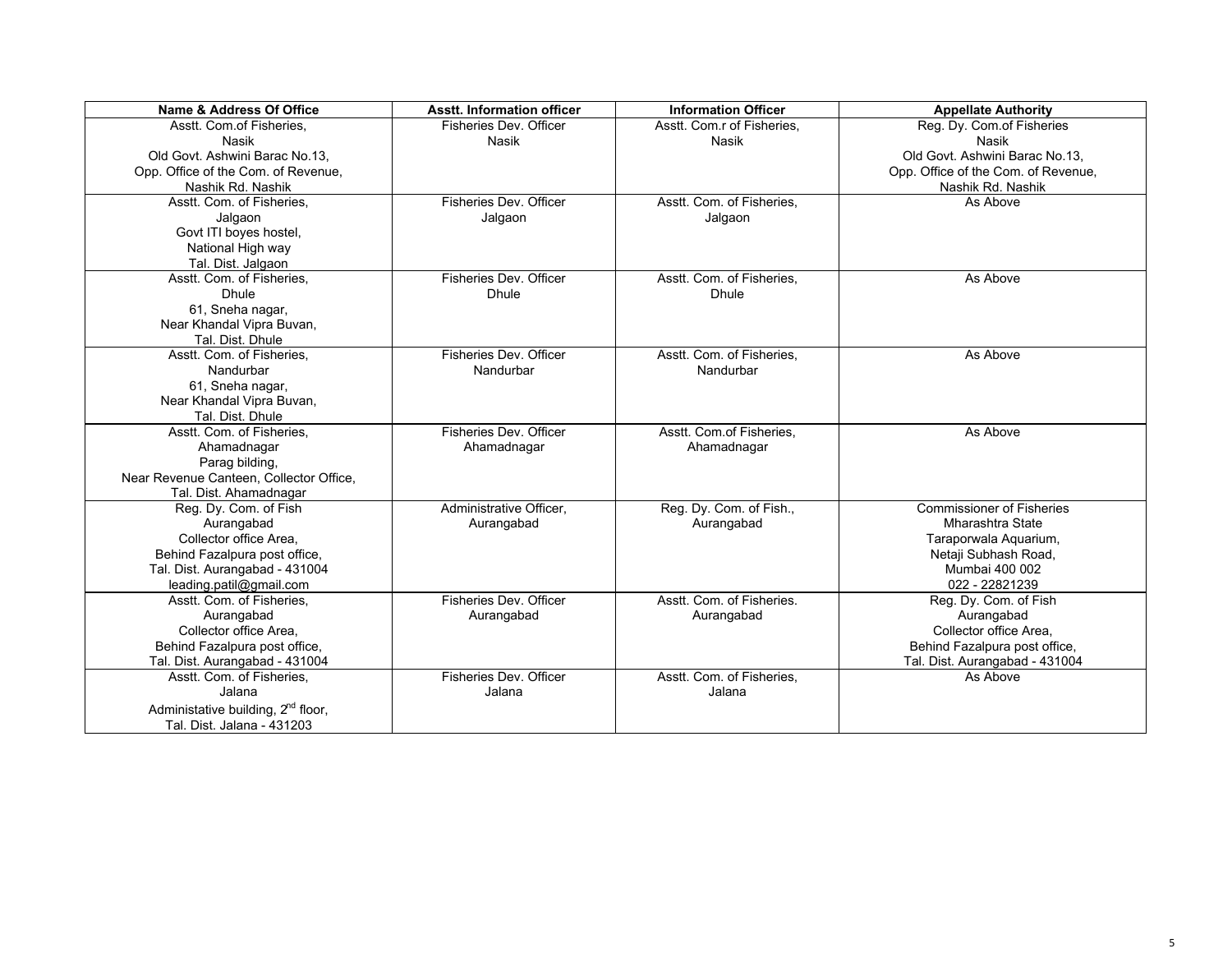| Name & Address Of Office                | <b>Asstt. Information officer</b> | <b>Information Officer</b> | <b>Appellate Authority</b>       |
|-----------------------------------------|-----------------------------------|----------------------------|----------------------------------|
| Asstt. Com. of Fisheries.               | Fisheries Dev. Officer            | Asstt. Com. of Fisheries.  | As Above                         |
| Parabhani                               | Parabhani                         | Parabhani                  |                                  |
| Behind Laxmi Narayan Mandir,            |                                   |                            |                                  |
| Station Road, Parabhani 431001          |                                   |                            |                                  |
| Asstt. Com. of Fisheries.               | Fisheries Dev. Officer            | Asstt. Com. of Fisheries,  | As Above                         |
| Hingoli                                 | Hingoli                           | Hingoli                    |                                  |
| Behind Laxmi Narayan Mandir,            |                                   |                            |                                  |
| Station Road, Parabhani 431001          |                                   |                            |                                  |
| Asstt. Com.of Fisheries                 | Fisheries Dev. Officer            | Asstt. Com. of Fisheries,  | As Above                         |
| Beed                                    | Beed                              | Beed                       |                                  |
| Near Dr Khose Hospital,                 |                                   |                            |                                  |
| Ram Ashraya building,                   |                                   |                            |                                  |
| Shivaji Chauk, Beed 432 122             |                                   |                            |                                  |
| Reg. Dy. Com. of Fish. Latur            | Administrative Officer,           | Reg. Dy. Com. of Fish.,    | <b>Commissioner of Fisheries</b> |
| Latur                                   | Latur                             | Latur                      | Mharashtra State                 |
| Central Administrative Building,        |                                   |                            | Taraporwala Aquarium,            |
| Room 14, 2nd floor, Latur 413 501       |                                   |                            | Netaji Subhash Road,             |
|                                         |                                   |                            | Mumbai 400 002                   |
|                                         |                                   |                            | 022 - 22821239                   |
| Asstt. Com. of Fisheries,               | Fisheries Dev. Officer            | Asstt. Com. of Fisheries   | Reg. Dy. Com. of Fish. Latur     |
| Latur                                   | Latur                             | Latur                      | Latur                            |
| Central Administrative Building,        |                                   |                            | Central Administrative Building, |
| Room 14, 2nd floor,                     |                                   |                            | Room 14, 2nd floor,              |
| Latur 413 501                           |                                   |                            | Latur 413 501                    |
| Asstt. Com. of Fisheries                | Fisheries Dev. Officer            | Asstt. Com.of Fisheries    | As Above                         |
| Nanded                                  | Nanded                            | Nanded                     |                                  |
| Visava Nagar Sneha Nagar,               |                                   |                            |                                  |
| Behind post office, Nanded 431004       |                                   |                            |                                  |
| Asstt. Com. of Fisheries                | Fisheries Dev. Officer            | Asstt. Com. of Fisheries,  | As Above                         |
| Osmanabad                               | Osmanabad                         | Osmanabad                  |                                  |
| Central Administrative Building,        |                                   |                            |                                  |
| Room 14, 2nd floor.                     |                                   |                            |                                  |
| Osmanabad 413501                        |                                   |                            |                                  |
| Reg. Dy. Com.r of Fish.                 | Administrative Officer,           | Reg. Dy. Com. of Fish.     | <b>Commissioner of Fisheries</b> |
| Amarawati                               | Amarawati                         | Amarawati                  | Mharashtra State                 |
| 53-Congress Nagar,                      |                                   |                            | Taraporwala Aquarium,            |
| Opp.Govt. Milk Dairy,                   |                                   |                            | Netaji Subhash Road,             |
| Ta. Dist. Amrawati.                     |                                   |                            | Mumbai 400 002                   |
| rdcfish_amt@rediffmail.com              |                                   |                            | 022 - 22821239                   |
| Asstt. Com. of Fisheries,               | Fisheries Dev. Officer            | Asstt. Com. of Fisheries,  | Reg. Dy. Com.r of Fish.          |
| Amaravati                               | Amaravati                         | Amaravati                  | Amarawati                        |
| C/o Ashish Rameshrao Thakare building,  |                                   |                            | 53-Congress Nagar,               |
| Near Vidyabharati Vidyalaya,            |                                   |                            | Opp.Govt. Milk Dairy,            |
| Infront of P W D office, camp Amaravati |                                   |                            | Ta. Dist. Amrawati.              |
| Ta. Dist. Amrawati.                     |                                   |                            |                                  |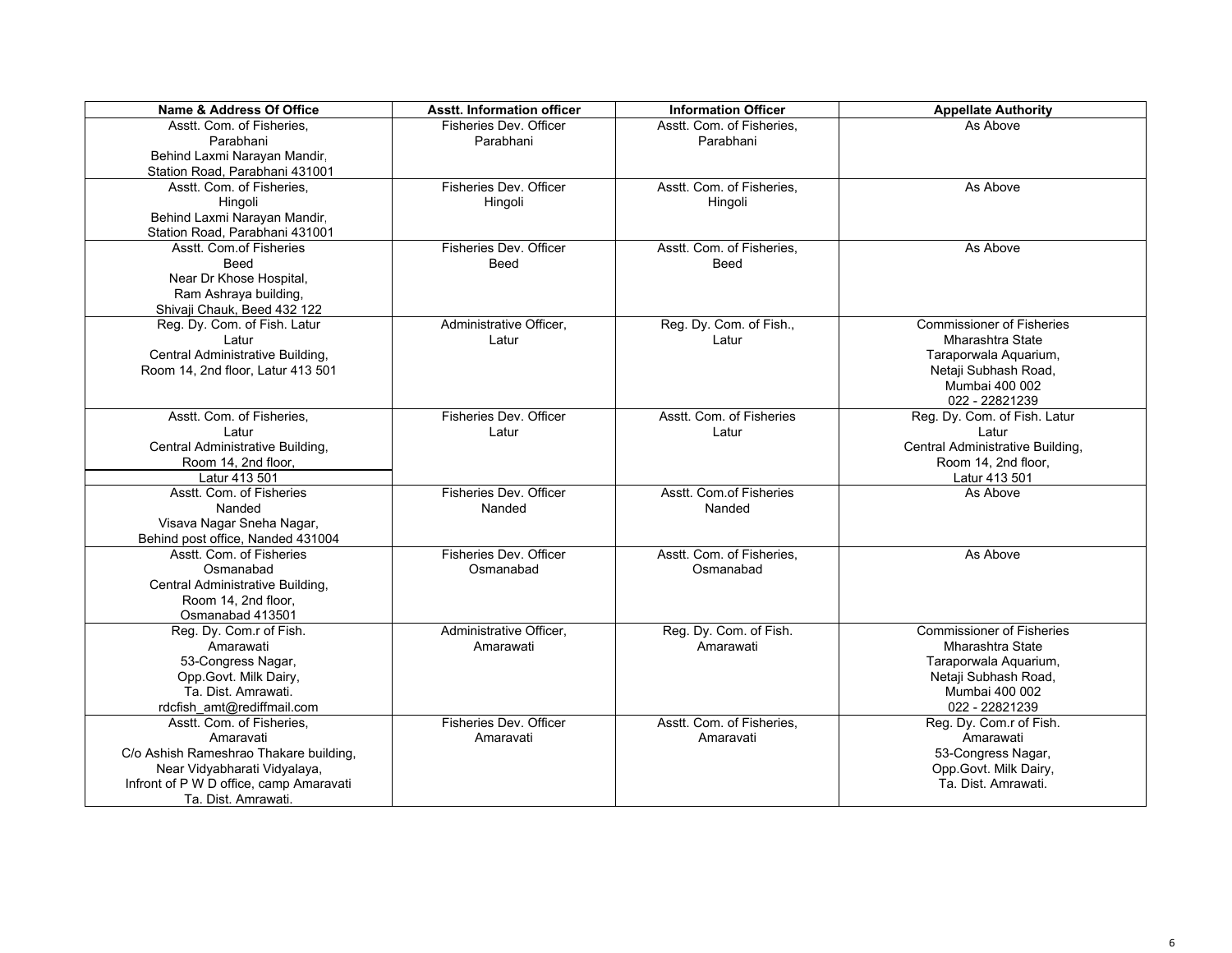| Name & Address Of Office                      | <b>Asstt. Information officer</b> | <b>Information Officer</b> | <b>Appellate Authority</b>       |
|-----------------------------------------------|-----------------------------------|----------------------------|----------------------------------|
| Fisheries Dev. Officer                        |                                   | Fisheries Dev. Officer.    | As Above                         |
| Morshi- Amaravati                             |                                   | Morshi Amaravati           |                                  |
|                                               |                                   |                            |                                  |
|                                               |                                   |                            |                                  |
| Asstt. Com. of Fisheries,                     | ,Fisheries Dev. Officer           | Asstt. Com. of Fisheries,  | As Above                         |
| Yeotmal                                       |                                   | Yeotmal                    |                                  |
| Bhagaval building, Shivaji Nagar,             |                                   |                            |                                  |
| Tal. Dist. Yeotmal<br>Fisheries Dev. Officer, |                                   | Fisheries Dev. Officer,    | As Above                         |
| Isapur-Yeotamal                               |                                   | Isapur-Yeotamal            |                                  |
|                                               |                                   |                            |                                  |
|                                               |                                   |                            |                                  |
| Asstt. Com. of Fisheries                      | Fisheries Dev. Officer            | Asstt. Com. of Fisheries   | As Above                         |
| Akola                                         | Akola                             | Akola                      |                                  |
| Toshniwal layout Radhakrishna Nagar,          |                                   |                            |                                  |
| Murtijapur                                    |                                   |                            |                                  |
| Asstt. Com. of Fisheries,                     | Fisheries Dev. Officer            | Asstt. Com. of Fisheries   | As Above                         |
| Vashim                                        | Vashim                            | Vashim                     |                                  |
| Toshniwal layout Radhakrishna Nagar,          |                                   |                            |                                  |
| Murtijapur                                    |                                   |                            |                                  |
| Asstt. Com. of Fisheries,                     | Fisheries Dev. Officer            | Asstt. Com. of Fisheries,  | As Above                         |
| Buladhana                                     | <b>Buladhana</b>                  | <b>Buladhana</b>           |                                  |
| Central Administrative Building,              |                                   |                            |                                  |
| 2nd floor. Near S.T. Stand.                   |                                   |                            |                                  |
| Tal. Dist. Buladhana                          |                                   |                            |                                  |
| Reg. Dy. Com. of Fish.                        | Administrative Officer,           | Reg. Dy. Com. of Fish.     | <b>Commissioner of Fisheries</b> |
| Nagpur                                        | Nagpur                            | Nagpur                     | Mharashtra State                 |
| Museum Road, Civil lines,                     |                                   |                            | Taraporwala Aquarium,            |
| Near Zero Mile Stone,                         |                                   |                            | Netaji Subhash Road,             |
| Tal. Dist.Nagpur 440001.                      |                                   |                            | Mumbai 400 002                   |
| rdcfn@gmail.com                               | Fisheries Dev. Officer            |                            | 022 - 22821239                   |
| Asstt. Com. of Fisheries, Nagpur              |                                   | Asstt. Com. of Fisheries,  | Reg. Dy. Com. of Fish.<br>Nagpur |
| Nagpur<br>Civil lines, Near Zero mile stone,  | Nagpur                            | Nagpur                     | Museum Road, Civil lines,        |
| Tal. Dist. Nagpur                             |                                   |                            | Near Zero Mile Stone,            |
|                                               |                                   |                            | Nagpur 440001.                   |
| Asstt. Com.of Fisheries,                      | Fisheries Dev. Officer            | Asstt. Com.of Fisheries,   | As Above                         |
| <b>Bhandara</b>                               | <b>Bhandara</b>                   | <b>Bhandara</b>            |                                  |
| Sant Tukadoji ward, Near SP Office,           |                                   |                            |                                  |
| Tal. Dist. Bhandara                           |                                   |                            |                                  |
| Asstt. Com.of Fisheries,                      | Fisheries Dev. Officer            | Asstt. Com.of Fisheries,   | As Above                         |
| Gondia                                        | Gondia                            | Gondia                     |                                  |
| Hanuman Chowk.                                |                                   |                            |                                  |
| Tal. Dist.Gondia                              |                                   |                            |                                  |